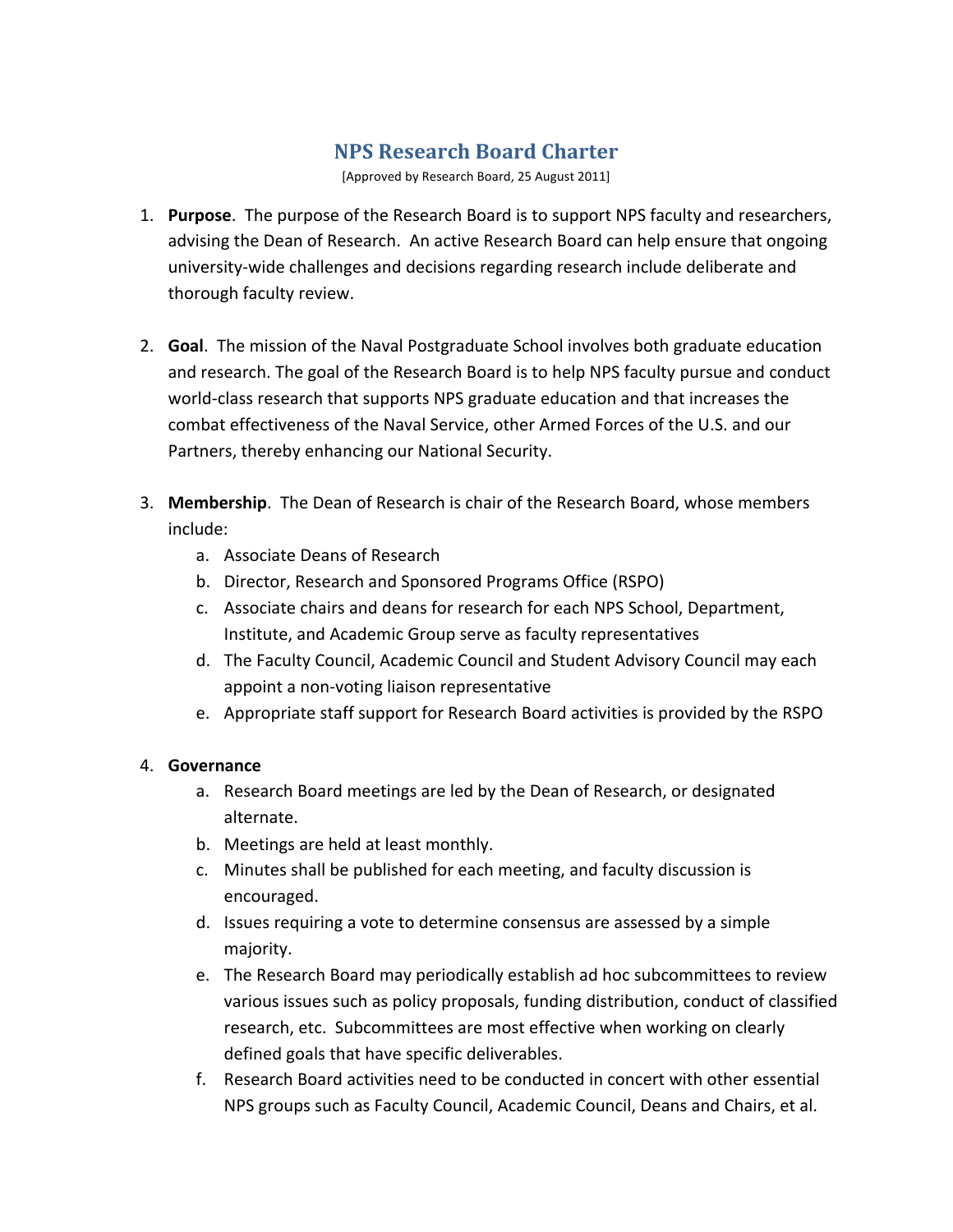# 5. **Roles and responsibilities**

- a. Provide an effective forum for considering university-wide research issues.
- b. Advisory role supporting the Dean of Research (DOR).
- c. Communication conduit for faculty research concerns.
- d. Provide the benefit of direct, deliberate advice from faculty stakeholders to the Dean of Research regarding funding recommendations and decisions.
- e. Advise on policies and priorities for the recurring redistribution of indirect funds across campus.
- f. Provide faculty representation on NPS indirect-funding advisory committees that make specific funding decisions.
- g. Define and help execute the annual NPS research recapitalization process.
- h. Periodically evaluate how NPS indirect support for the RSPO can best match the roles, responsibilities, functions, and maintenance of corporate knowledge over time.
- i. Ensure proper ongoing institutional response to long-term, research-related recommended actions from external audits such as Inspector General (IG) evaluations, Western Association of Schools and Colleges (WASC) accreditation reviews, et al.
- j. Review and improve research guidance and training provided to faculty
- k. Review research impact of various classification, access control, International Traffic in Arms Regulations (ITAR), Institutional Review Board (IRB) and related oversight requirements.
- l. Review and administer policy and guidelines regarding potential misconduct of research. This relates to professional practices, human-studies requirements, fiscal responsibilities, and other oversight requirements.
- m. Review pay and promotion committee procedures for non-tenure research assistant professors and research associates.
- n. Review proposed nominations to solicitations for research when the number of allowed submissions is limited. The Research Board will rank internal nominations. Example programs and sponsors include Multi University Research Initiative (MURI), Defense University Research Instrumentation Program (DURIP), certain National Science Foundation (NSF) programs, etc.
- o. Advise NPS President and Provost on appointment and reappointment of the Dean of Research and related critical positions.
- p. Supplement the RSPO staff's ability to execute and provide support on some strategic tasks when RSPO is constrained by staffing level. Examples include review of NPS proposals competing for major NSF initiatives, getting the "faculty voice" regarding sensitive new issues, etc.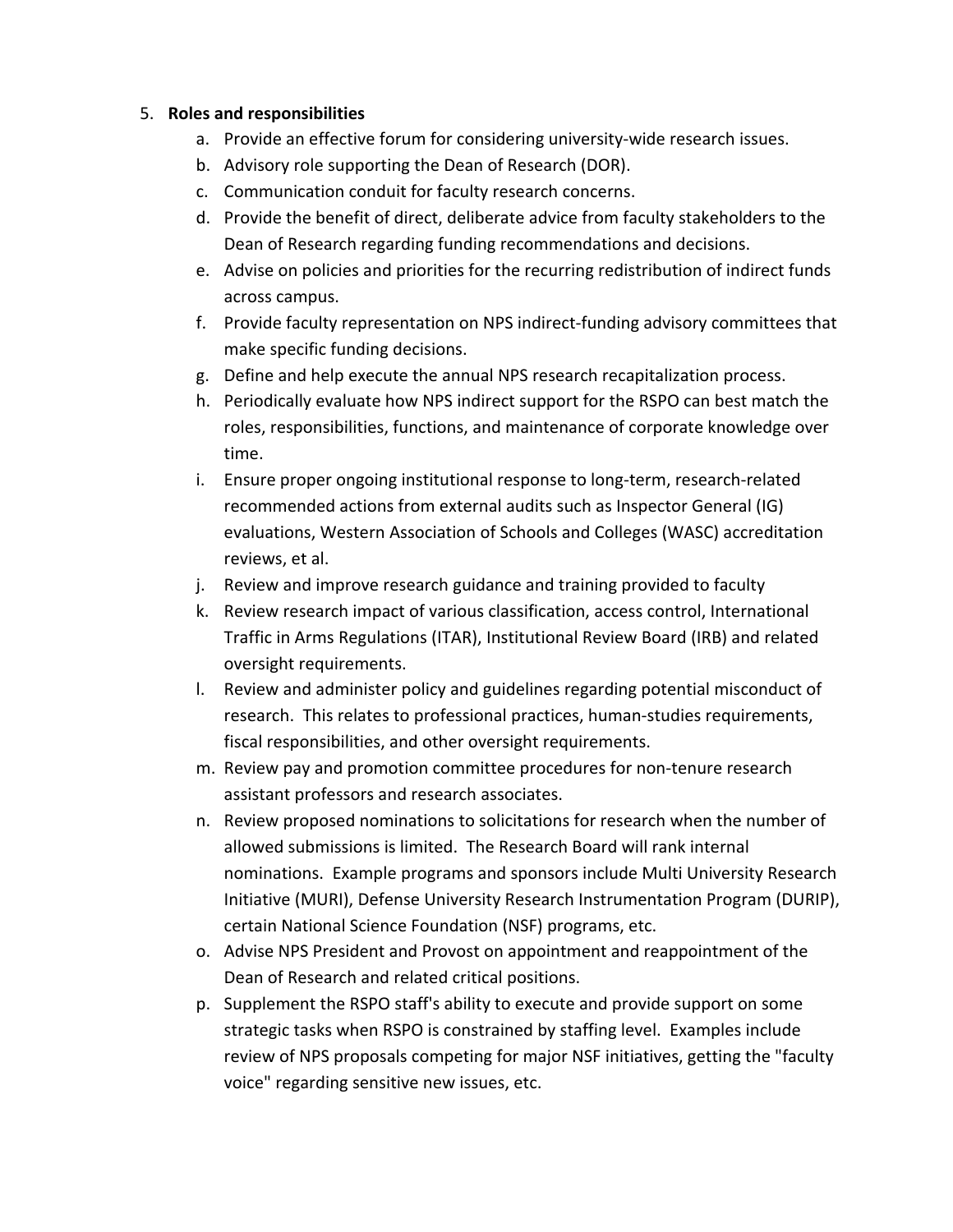# 6. **References**

- a. NPS Research Information, Programs, Publications http://intranet.nps.edu/Research.htm
- b. NPS Strategic Plan: Vision for a New Century http://www.nps.edu/About/NPSStratPlan.html
- c. NPS Faculty Council http://intranet.nps.edu/faculty
- d. NPS Academic Council Policy Manual http://www.nps.edu/Academics/PolicyManual/Home.htm
- e. NPS Faculty Handbook http://intranet.nps.edu/faculty/council/FacultyHandbook.DOC